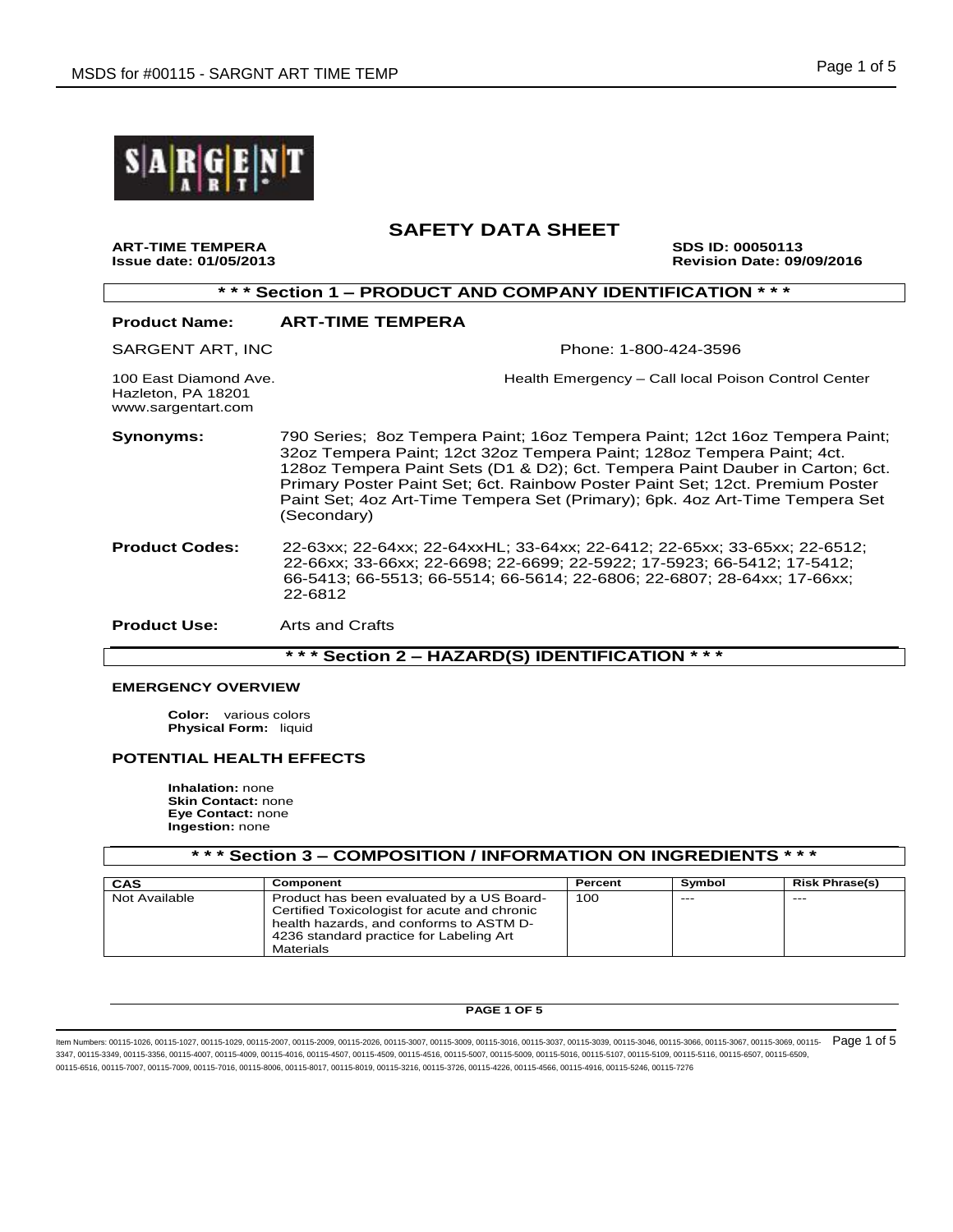

**ART-TIME TEMPERA SDS ID: 00050113**

**Issue date: 01/05/2013 Revision Date: 09/09/2016**

## **\* \* \* Section 4 – FIRST AID MEASURES \* \* \***

### **Inhalation**

It is unlikely that emergency treatment will be required. Remove from exposure. Get medical attention, if needed. **Skin**

It is unlikely that emergency treatment will be required. If adverse effects occur, wash with soap or mild detergent and large amounts of water. Get medical attention, if needed.

# **Eyes**

It is unlikely that emergency treatment will be required. Wash with large amounts of water or normal saline until no evidence of chemical remains (at least 15-20 minutes). Get medical attention immediately.

#### **Ingestion**

Rinse mouth thoroughly with water. Get medical attention if any discomfort occurs.

## **\* \* \* Section 5 – FIRE FIGHTING MEASURES \* \* \***

See Section 9 for Flammability Properties

#### **NFPA Ratings: Health:** 1 **Fire:** 1 **Reactivity:** 0

Hazard Scale:  $0 =$  Minimal  $1 =$  Slight  $2 =$  Moderate  $3 =$  Serious  $4 =$  Severe **Flammable Properties** Slight fire hazard. **Extinguishing Media** Regular dry chemical, carbon dioxide, water, regular foam **Fire Fighting Measures** Move container from fire area if it can be done without risk. Avoid inhalation of material or combustion byproducts.

# **\* \* \* Section 6 – ACCIDENTAL RELEASE MEASURES \* \* \***

### **Occupational spill/release**

Absorb with sand or other non-combustible material. Collect spilled material in appropriate container for disposal.

# **\* \* \* Section 7 – HANDLING AND STORAGE \* \* \***

### **Handling Procedures**

Provide adequate ventilation. Wear appropriate protection equipment. Avoid breathing mist or vapor. Avoid contact with eyes and prolonged skin contact. Do not taste or swallow. Keep the workplace clean. Observe good industrial hygiene practices.

### **Storage Procedures**

Store in a well-ventilated place. Store in closed original container at room temperature.

# **\* \* \* Section 8 – EXPOSURE CONTROLS / PERSONAL PROTECTION \* \* \***

### **Component Exposure Limits**

ACGIH and EU have not developed exposure limits for any of this product's components.

**Ventilation**

Based on available information, additional ventilation is not required.

#### **PAGE 2 OF 5**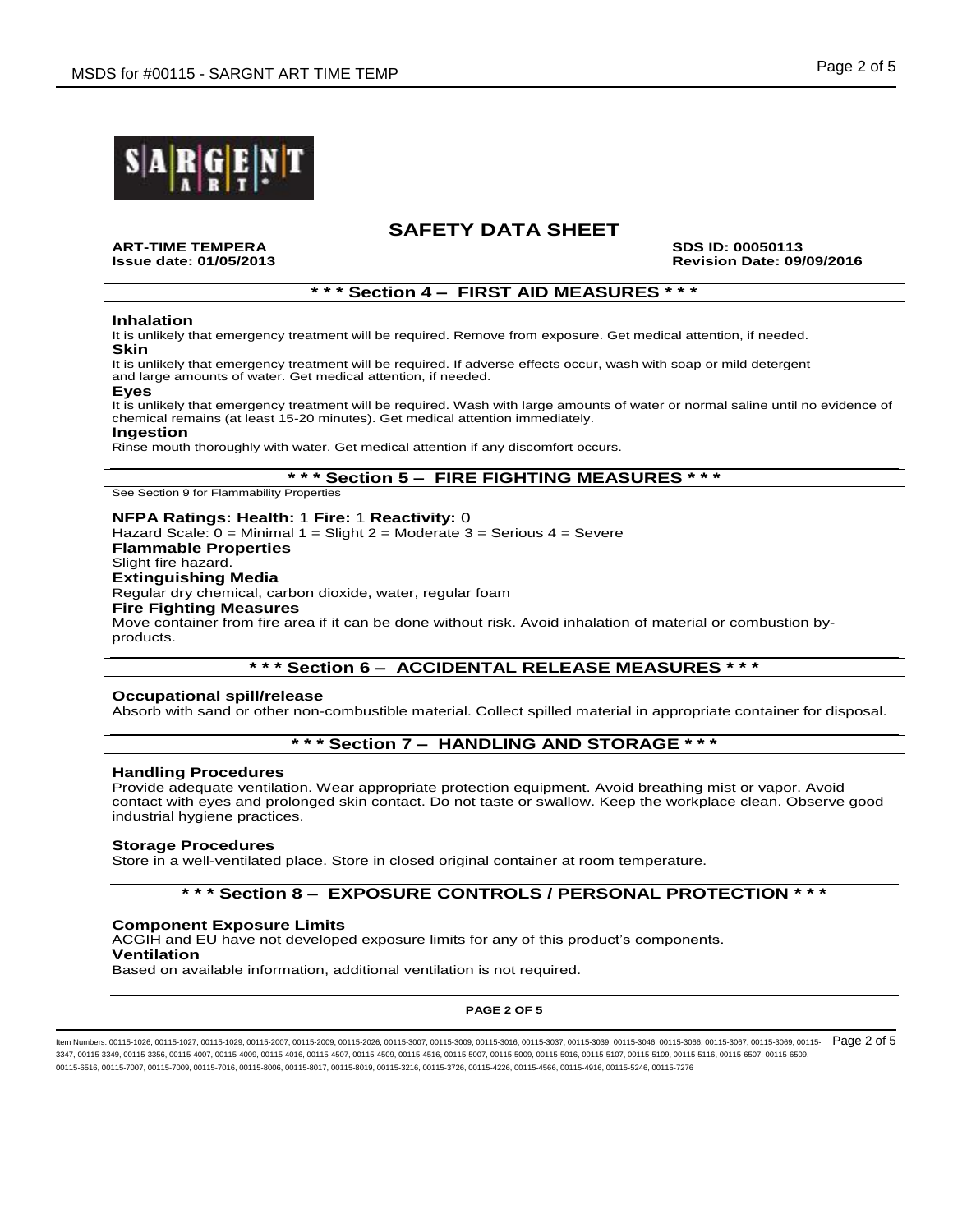

**ART-TIME TEMPERA SDS ID: 00050113**

**Issue date: 01/05/2013 Revision Date: 09/09/2016**

# **PERSONAL PROTECTIVE EQUIPMENT**

**Eyes/Face** Eye protection not required under normal conditions. **Protective Clothing** Protective clothing is not required under normal conditions. **Glove Recommendations** Protective gloves are not required under normal conditions. **Respiratory Protection** No respirator is required under normal conditions of use. Under conditions of frequent use or heavy exposure, respiratory protection may be needed.

# **\* \* \* Section 9 – PHYSICAL AND CHEMICAL PROPERTIES \* \* \***

**Appearance:** Liquid **Flash Point:** Not applicable **Physical State: Odor Threshold: Boiling Point:** Not available **Volatility**: **Volatility: Volatility: V Viscosity:** 12000 – 45000 cP

**Physical Form:** Liquid **Vapor Pressure:** Not available **Vapor Density (air=1): Not available Odor:** Odorless **Evaporation Rate:** Not available **pH:**  $\leq$  9.5  $\leq$  9.55 Lbs/Gal **Density:** 9.2 – 9.85 Lbs/Gal **Melting Point:** Not available **notice that the Video Constructs** Soluble **Melting Point:** Mot available **Notelling Point:** Not available **Notelling Point:** Not available **Coeff. Water/Oil Dist:** Not available **Freezing Point:** Not available **Coeff.Water/Oil Dist:** Not available

# **\* \* \* Section 10 – STABILITY AND REACTIVITY \* \* \***

**Chemical Stability** Stable at normal temperatures and pressure. **Conditions to Avoid** None reported. **Materials to Avoid** Oxidizing materials. **Decomposition Products** Oxides of carbon. **Possibility of Hazardous Reactions** Will not polymerize.

# **\* \* \* Section 11 – TOXICOLOGICAL INFORMATION \* \* \***

# **Component Analysis – LD50/LC50**

The components of this material have been reviewed in various sources and no selected endpoints have been identified.

### **RTECS Acute Toxicity (selected)**

The components of this material have been reviewed and RTECS publishes no data as of the date on this document.

#### **PAGE 3 OF 5**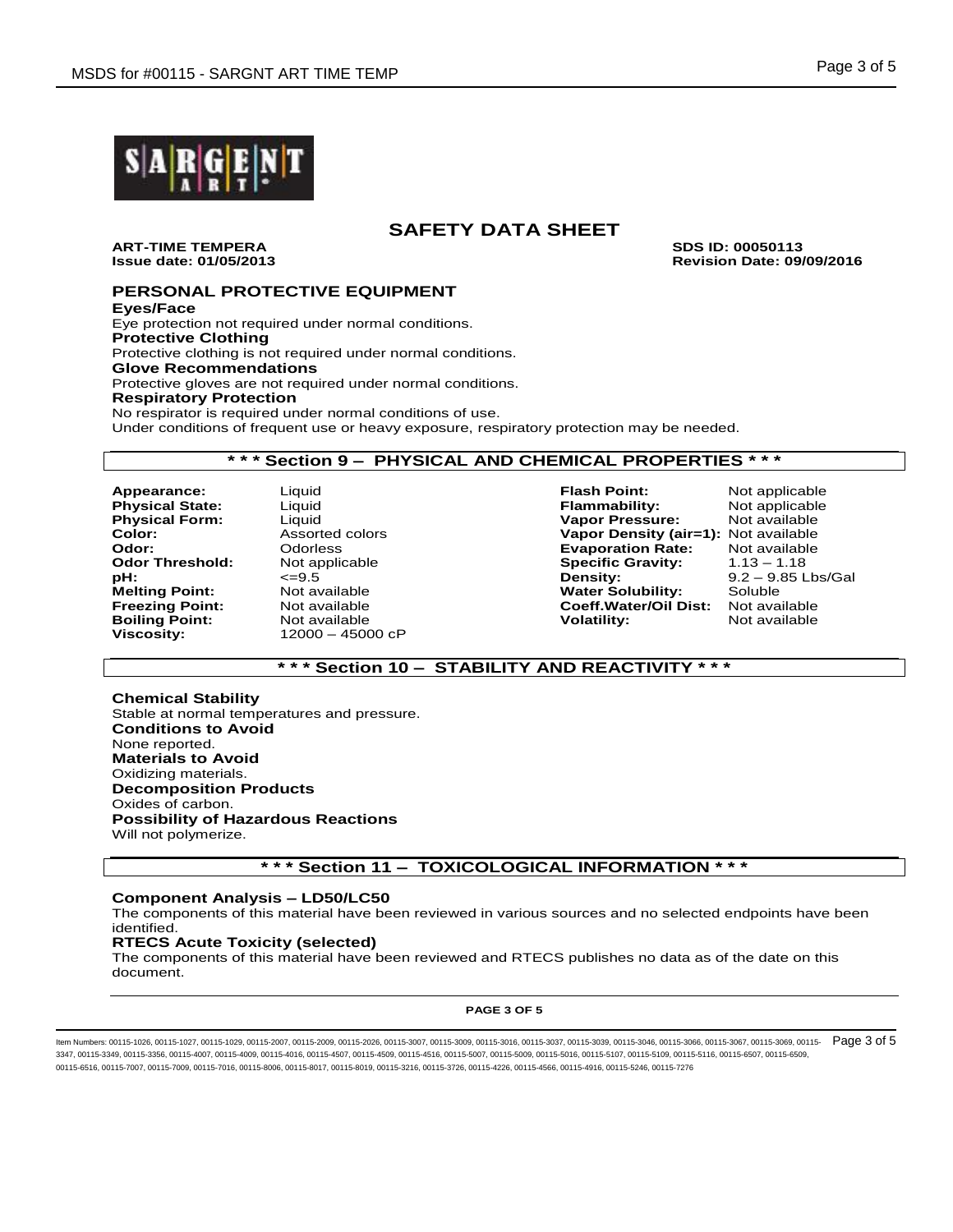

**ART-TIME TEMPERA SDS ID: 00050113**

**Issue date: 01/05/2013 Revision Date: 09/09/2016**

## **Component Carcinogenicity**

None of this product's components are listed be ACGIH, IARC, or DFG. **RTECS Irritation**

The components of this material have been reviewed and RTECS publishes no data as of the date on this document.

**\* \* \* Section 12 – ECOLOGICAL INFORMATION \* \* \***

## **Component Analysis – Aquatic Toxicity**

No LOLI ecotoxicity data is available for this product's components.

# **\* \* \* Section 13 – DISPOSAL CONSIDERATION \* \* \***

#### **Disposal Methods** Dispose in accordance with all applicable regulations. **Component Waste Numbers** The U.S. EPA has not published waste numbers for this product's components.

# **\* \* \* Section 14 – TRANSPORT INFORMATION \* \* \***

| <b>US DOT Information:</b> | Not Regulated. |
|----------------------------|----------------|
| <b>TDG Information:</b>    | Not Regulated. |
| <b>ADR Information:</b>    | Not Regulated. |
| <b>RID Information:</b>    | Not Regulated. |
| IATA Information:          | Not Regulated. |
| ICAO Information:          | Not Regulated. |
| <b>IMDG Information:</b>   | Not Regulated. |

# **\* \* \* Section 15 – REGULATORY INFORMATION \* \* \***

### **U.S. Federal Regulations**

None of this products components are listed under SARA Section 302 (40 CFR 355 Appendix A), SARA Section 311/312 (40 CFR 370.21), SARA Section 313 (40 CFR 372.65), CERCLA (40 CFR 302.4), TSCA 12(b), or require an OSHA process safety plan.

**SARA Section 311/312 (40 CFR 370 Subparts B and C)**

**Acute Health:** No **Chronic Health:** No **Fire:** No **Pressure:** No **Reactive:** No

## **U.S. State Regulations**

None of this product's components are listed on the state lists from CA, MA, MN, NJ or PA.

Not regulated under California Proposition 65

### **Canada**

This product has been classified in accordance with the criteria of the Controlled Products Regulations (CPR) and the MSDS contains all of the information required by the CPR. WHMIS CLASSIFICATION: Not a Controlled Product under Canada's Workplace Hazardous Material Information System.

#### **PAGE 4 OF 5**